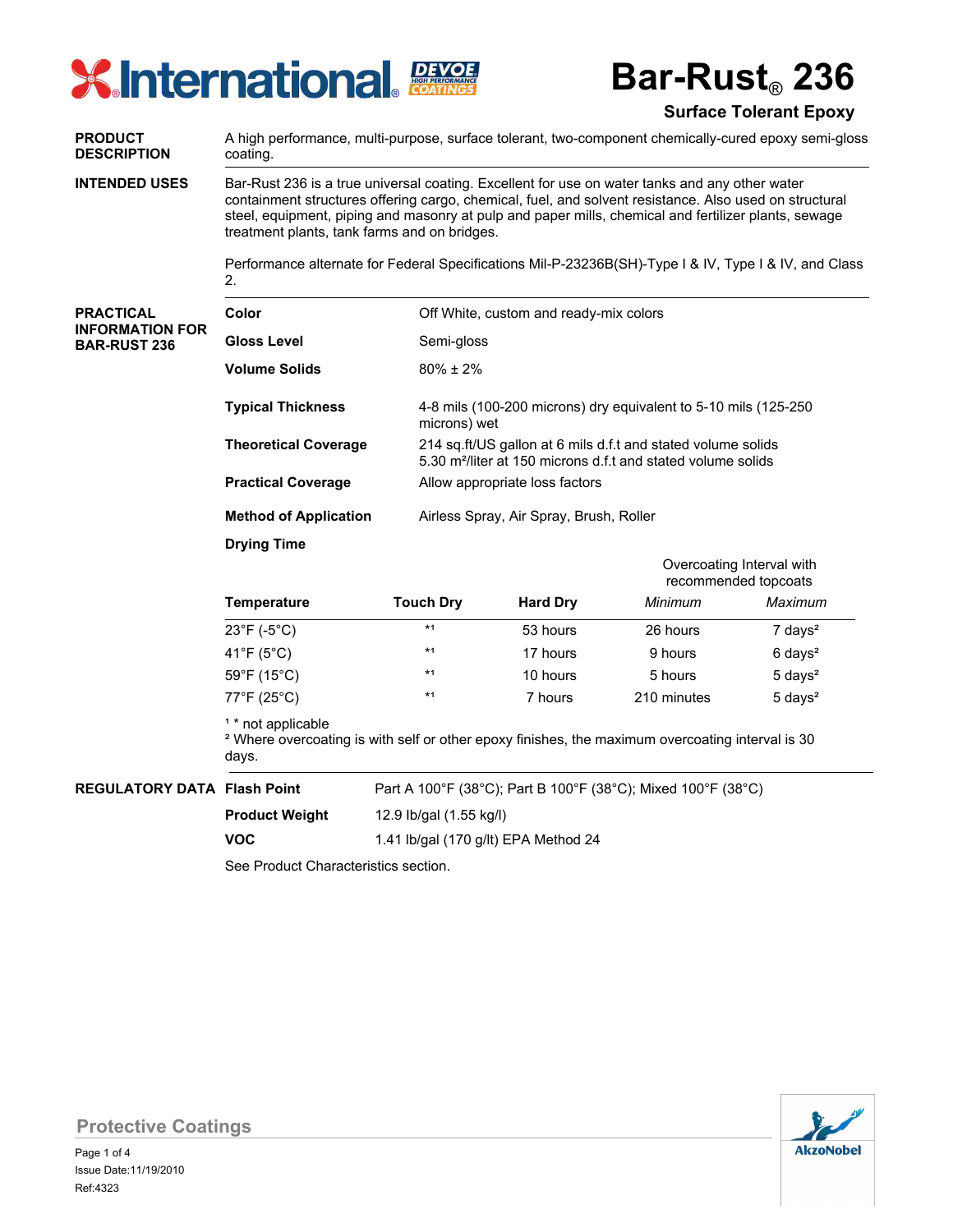

## **Bar-Rust**® **236**

### **Surface Tolerant Epoxy**

#### **SURFACE PREPARATION**

Surfaces must be dry, clean, free of oil, grease, form release agents, curing compounds, laitance, other foreign matter and be structurally sound. Remove all loose paint, mortar spatter, mill scale, and rust. All direct to metal coatings provide maximum performance over blasted surfaces. There are situations and cost limitations which preclude blasting. Bar-Rust 236 was designed to provide excellent protection over less than ideal surface preparation. The minimum standard for non-immersion service is SSPC-SP2 or ISO8501-1:2007 St2; for immersion service the minimum standard is SSPC-SP6 or ISO8501-1:2007 Sa2. These minimum surface preparation standards apply to steel that has been previously abrasive blasted, coated and deteriorated. Where very rusty surfaces still remain after cleaning use Pre-Prime 167 Sealer before application of Bar-Rust 236. All direct to metal coatings provide maximum performance over near-white blasted surfaces.

#### **New Surfaces:**

#### **Steel**

New steel surfaces should be initially abrasive blasted to near-white metal surface cleanliness in accordance with SSPC-SP10 or ISO8501-1:2007 Sa2.5. Blast profile on steel should be at least 2.5 mils (63 microns) in depth and be of a sharp, jagged nature as opposed to a "peen" pattern (typically obtained in shot blasting).

#### **Concrete Block:**

Remove loose aggregate and repair voids. Fill with Bar-Rust 236 or Tru-Glaze-WB 4015 blockfiller. **Concrete Floors, Poured Concrete:**

Cure at least 30 days. Acid etch or abrasive blast slick, glazed concrete or concrete with laitance. Prime with Pre-Prime 167 or Bar-Rust 236

#### **Galvanized Steel**

Remove dirt and oils by solvent cleaning or with Devprep 88 Cleaner or other suitable cleaner followed by a thorough water rinsing. Prime with Devran 203 or Devran 205 epoxy primers for non-immersion. For immersion or severe moisture condition, abrasive blasting is recommended before priming with this product or Devran 201H epoxy primer.

#### **Previously Painted Surfaces**

Old coatings should be tested for lifting. If lifting occurs, remove the coating. Otherwise, scuff sand glossy areas and aged epoxy coatings. Clean aged epoxy or urethane coatings with Devprep 88 Cleaner or other suitable cleaner followed by thorough rinsing. Remove cracked and peeling paint. Prime bare areas with appropriate primer.

Material is supplied in two containers as a unit. Always mix a complete unit in the proportions supplied. Once the unit has been mixed it must be used within the working pot life specified. (1) Agitate Base (Part A) with a power agitator. (2) Combine entire contents of Curing Agent (Part B) with Base (Part A) and mix thoroughly with power agitator. Allow the mixed material to stand 15 minutes before use. 4 part(s) : 1 part(s) by volume Suitable Suitable T-10 Thinner T-10 Thinner Do not allow material to remain in hoses, gun or spray equipment. Thoroughly flush all equipment with T-10 Thinner. Once units of paint have been mixed they should not be resealed and it is advised that after prolonged stoppages work recommences with freshly mixed units. Clean all equipment immediately after use with T-10 Thinner. It is good working practice to periodically flush out spray equipment during the course of the working day. Frequency of cleaning will depend upon amount sprayed, temperature and elapsed time, including any delays. All surplus material and empty containers should be disposed of in accordance with appropriate regional regulations/legislation. Not normally required. Maximum recommended thinning 10% Recommended Tip Range 21-27 thou (0.53-0.68 mm) Total output fluid pressure at spray tip not less than 3000 psi (211 kg/cm²) See Product Characteristics section. **APPLICATION Mixing Mix Ratio Working Pot Life Airless Spray Brush Roller Thinner Cleaner Work Stoppages Clean Up** 23°F (-5°C) 41°F (5°C) 59°F (15°C) 77°F (25°C) 6 hours 6 hours 5 hours 4 hours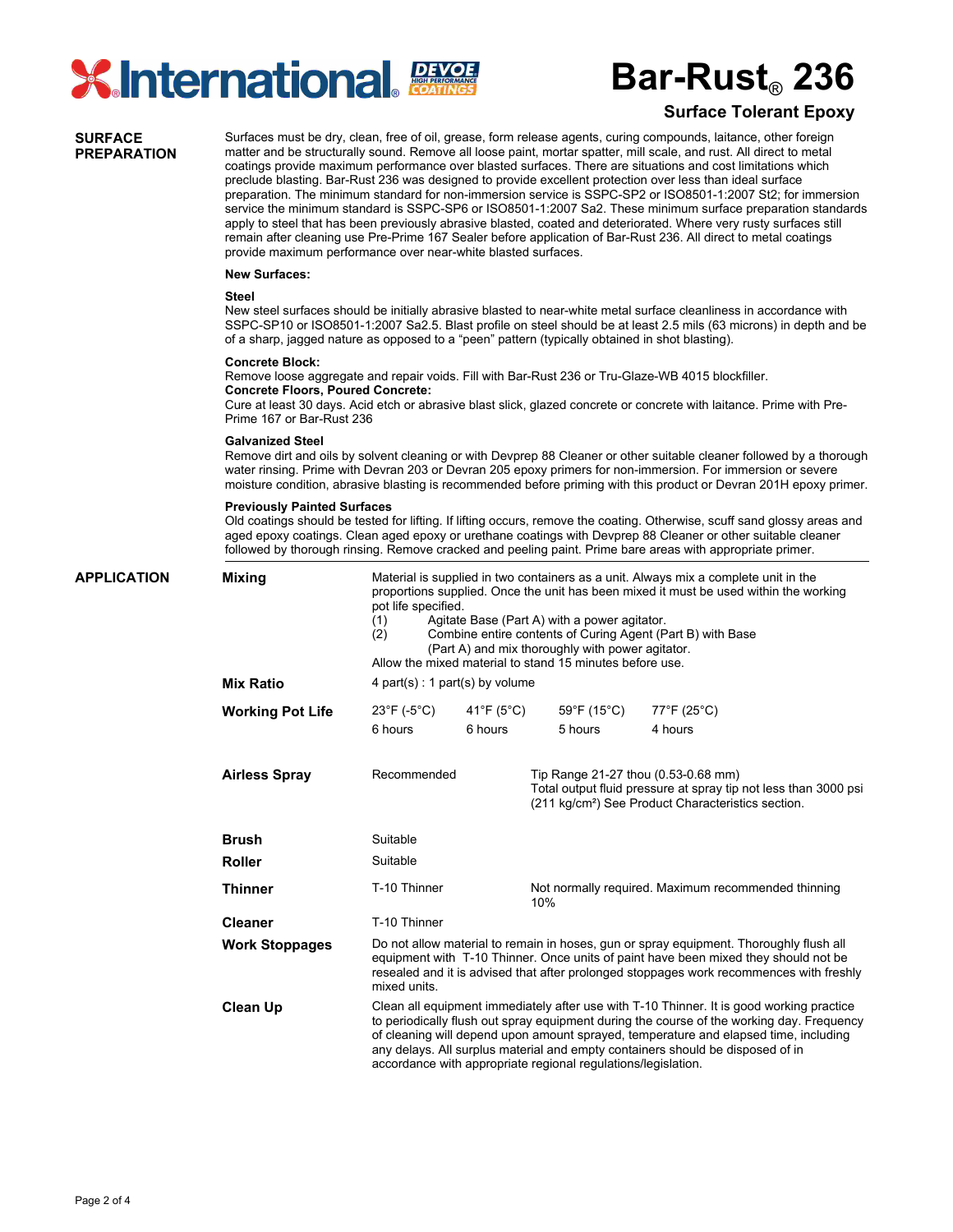# **XInternational BEVOLE**

#### **PRODUCT CHARACTERISTICS**

#### Advantages:

- Low VOC
- Outstanding corrosion protection
- Suitable for salt and fresh water immersion
- Suitable for corrosive environments
- Resistant to many solvents and chemicals
- Resistant to cathodic disbondment
- Lowers cost of surface preparation
- Surface tolerant
- Good adhesion to damp surfaces and tight rust
- Low temperature cure to 0°F (-18°C)
- Fast dry-to-recoat
- Self-priming for steel and masonry substrates

Ventilation: It is very important for the safety of the applicator and the proper performance of the Bar-Rust 236 that good ventilation be provided to all portions of the enclosed area. It is equally important to bring into the enclosed area dry, fresh air to remove all solvent vapors. Since all solvent vapors are heavier than air, ventilation ducts should reach to the lowest portions of the enclosed areas as well as into any structural pockets. Ventilation should be provided throughout the cure period to insure all the solvents are removed from the coating.

**Bar-Rust**® **236**

**Surface Tolerant Epoxy**

For airless spray application: A 45:1 pump ratio or larger is recommended. Ideally, fluid hoses should not be less than 3/8" ID and not longer than 50 feet to obtain optimum results. For longer fluid hoses, ID should be 1/2". Longer hose length may require an increase in pump capacity, pressure, and/or thinning. Viscosity control is best achieved using in-line heaters.

In common with all epoxies, Bar-Rust 236 will chalk and discolor on exterior exposure. However, these phenomena are not detrimental to anti-corrosive performance.

Bar-Rust 236 may yellow during application and cure if exposed to the combustion by-products of improperly vented fossil fuel burning heaters.

If tinting is required for pastel colors, use industriual colorants in Part A and mix thoroughly before Part B is added.

Note: VOC values are typical and are provided for guidance purpose only. These may be subject to variation depending on factors such as differences in color and normal manufacturing tolerances.

#### **SYSTEMS COMPATIBILITY**

The following primers are recommended for Bar-Rust 236:

Bar-Rust 236 Cathacoat 302H<br>Cathacoat 302HA Cathacoat 302HB Cathacoat 302HA Cathacoat 302H<br>Cathacoat 303H Cathacoat 304L Cathacoat 303H Cathacoat 304V Cathacoat 313<br>Cathacoat 315 Cathacoat 315 Cathacoat 315HA Cathacoat 315HB Cathacoat 316<br>Devran 203 Pre-Prime 167 Pre-Prime 167 Tru-Glaze-WB 4015

The following topcoats are recommended for Bar-Rust 236:

| Devthane 349QC | Devthane 359 |
|----------------|--------------|
| Devthane 359H  | Devthane 378 |
| Devthane 378H  | Devthane 379 |
| Devthane 379H  | Devthane 389 |
| Devthane 389H  |              |